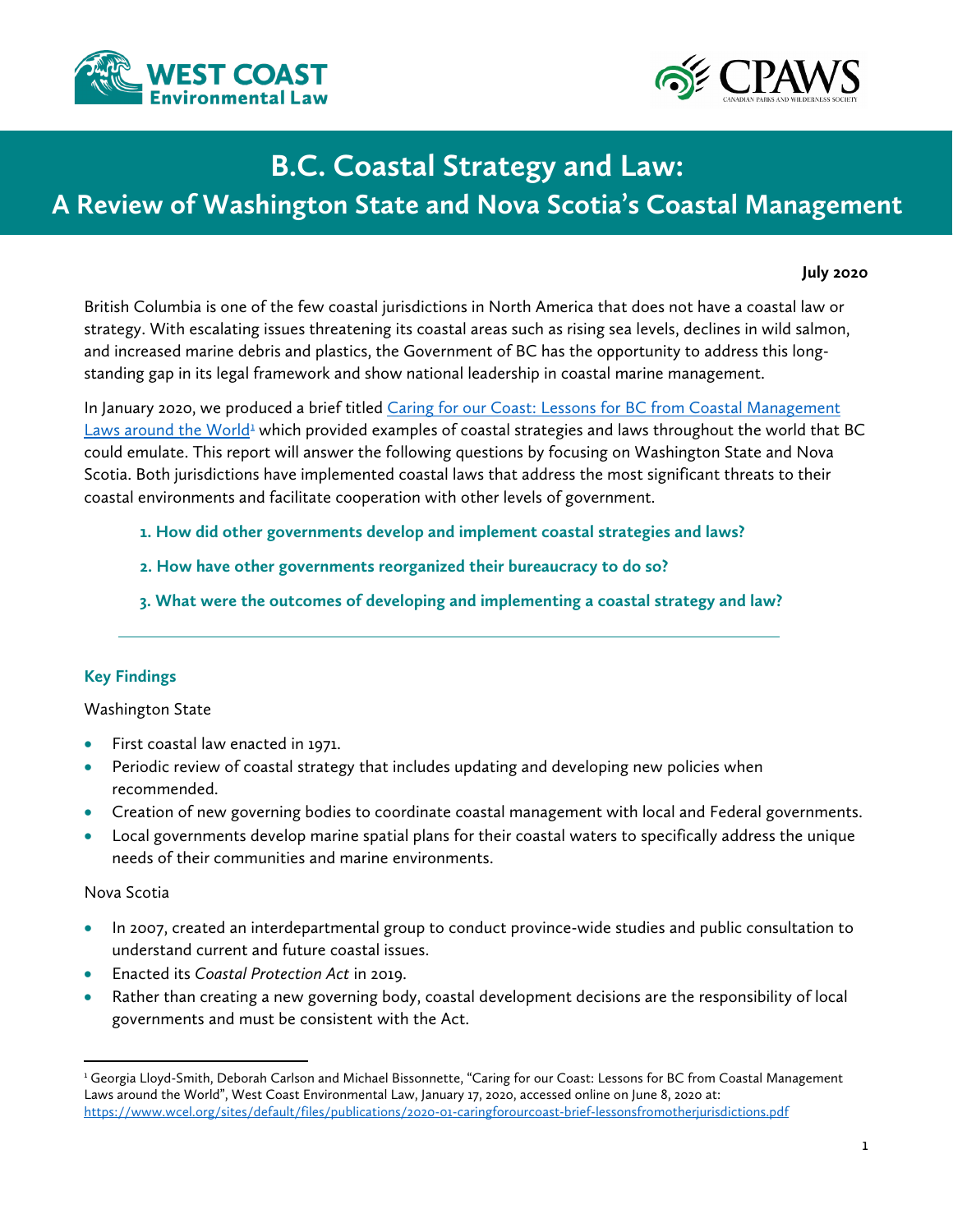# **1. How did other governments develop and implement coastal strategies and laws?**

As Washington and Nova Scotia demonstrate, different approaches can be taken to develop coastal policies. Each of these jurisdictions has a unique history of how they developed their coastal laws and strategies and each can provide lessons for BC.

### **Washington**

Washington was one of the first states in the U.S. to develop a coastal strategy and law and has some of the most comprehensive coastal management on the continent.

In the late 1960s, development of Washington State's first coastal law began. The environmental organization, Washington Environmental Council (WEC), drafted shoreline legislation and obtained enough signatures to submit the bill to the legislature.<sup>[2](#page-1-0)</sup> The bill would apply to areas 500 feet landward from ocean and freshwater shorelines and out to three nautical miles offshore and grant the Department of Ecology the primary responsibilities for managing these areas.<sup>2</sup> Instead of adopting the WEC's bill, the Washington State Legislature enacted its own bill, the *Shoreline Management Act of 1971*, which limited the application of the legislation to 200 feet landward and granted greater responsibilities under the Act to local governments (rather than the Department of Ecology).2 In the 1972 state election, voters were given the choice to accept either of the two bills (or reject them both). Ultimately, voters favoured the *Shoreline Management Act of 1971* and it has remained in force ever since.<sup>2</sup>

The *Washington Shoreline Management Act* forms the foundation of Washington's coastal strategy (or "coastal program" as it is referred to in Washington).<sup>[3](#page-1-1)</sup> Washington has since progressively expanded the scope of its coastal laws and strategy. Most prominently, Washington enacted the *Ocean Resources Management Act* in 1989 to provide guidance to and influence federal government decisions in offshore areas where the Shoreline Management Act did not apply.[4](#page-1-2) And in 2010, Washington enacted the *Marine Waters Planning and Management Act* to facilitate marine spatial planning in cooperation with the federal government.[5](#page-1-3) This series of laws shows Washington State's increasing interest and involvement in coastal and ocean management.



<sup>&</sup>lt;sup>2</sup> Geoffrey Crooks, The Washington Shoreline Management Act of 1971, 49 Wash. L. Rev. 423 (1974), at pp. 423-425.

<span id="page-1-1"></span><span id="page-1-0"></span><sup>&</sup>lt;sup>3</sup> Washington Department of Ecology. Managing Washington's Coast: Washington State's Coastal Zone Management Program, p. 96, accessed online on May 20, 2020 at[: https://fortress.wa.gov/ecy/publications/documents/0006029.pdf](https://fortress.wa.gov/ecy/publications/documents/0006029.pdf)

<span id="page-1-2"></span><sup>4</sup> *Ocean Resources Management Act*, RCW 43.143.

<span id="page-1-3"></span><sup>&</sup>lt;sup>5</sup> Bridget Trosin, Tiffany Smythe, Jennifer McCann, Christian Fox and Nicole Andrescavage. "A Case Study of the Washington Coast", Marine Spatial Planning Process, 2010-2015", Coastal Resources Center and Rhode Island Sea Grant College Program, University of Rhode Island Graduate School of Oceanography, January 2016, p. 12, accessed online on May 20, 2020 at: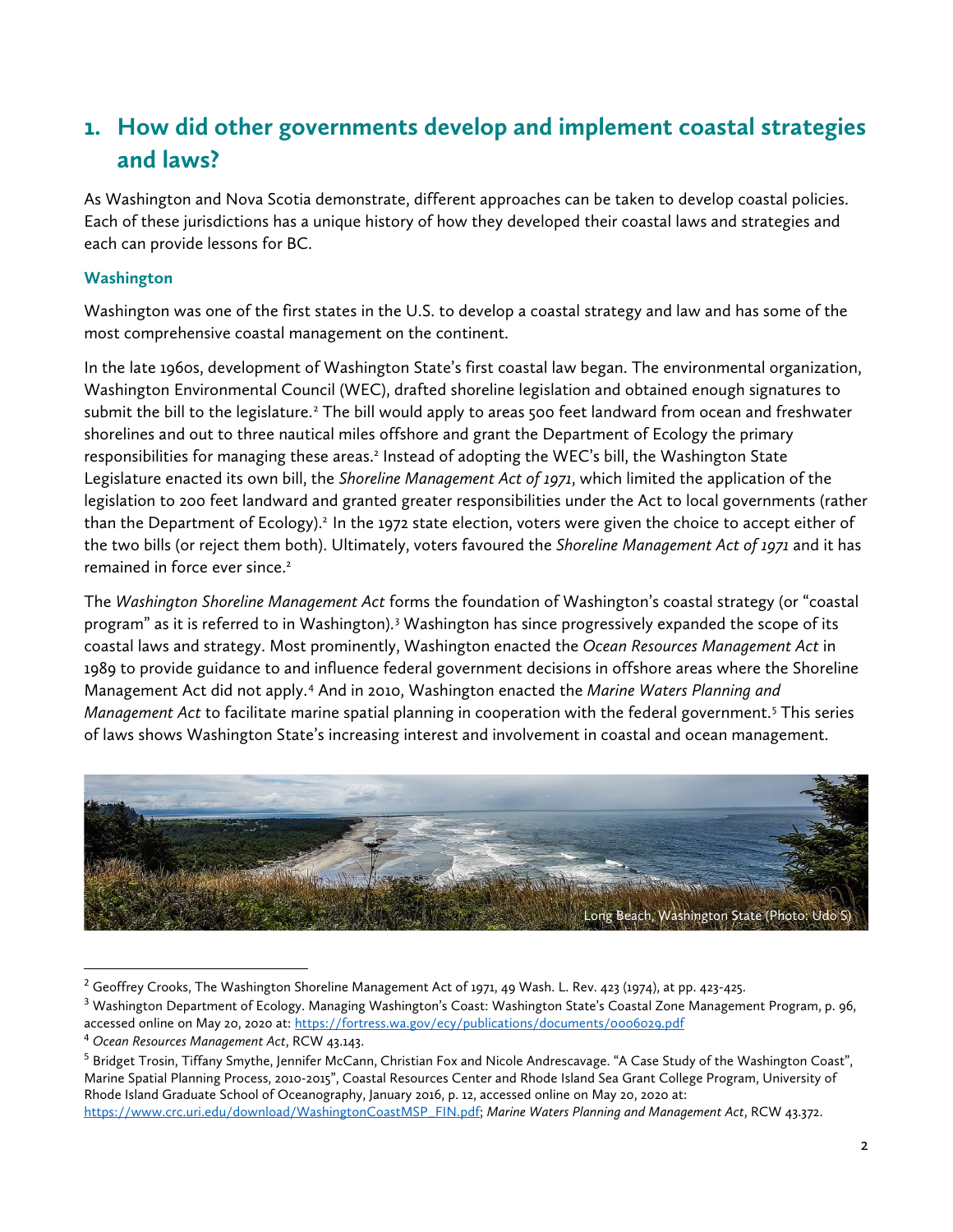#### **Nova Scotia**

A different approach was taken in Nova Scotia, where a coastal strategy was developed prior to a law.

In the mid-1990s, encouraged by environmental NGOs and community organizations who wanted greater community involvement in decisions affecting coastal areas, the Nova Scotia commissioned a committee to prepare a coastal governance framework.<sup>[6](#page-2-0)</sup> However, a strategy to implement the framework (Coastal2000) was lacking and the suggested governance reforms were never applied. $^6$ 

In 2007, under increasing pressure from environmental and community groups, Nova Scotia renewed its commitment to improving its coastal governance. Nova Scotia established a group of 15 representatives from departments with coastal responsibilities to form the Provincial Ocean Network to facilitate interdepartmental collaboration on coastal issues.[7](#page-2-1) In 2009, the Provincial Ocean Network produced the *State of the Coast* report which compiled extensive information on the province's coast, identified important coastal issues, and identified information gaps where more research was required.<sup>7</sup>

In October 2011, the provincial government released a draft coastal strategy, however several factors prevented the coastal strategy from being finalized. Notably, a devastating flood in Truro, Nova Scotia brought public attention to the risks of coastal flooding, an issue that was essentially ignored in the draft coastal strategy. Moreover, a new government was elected in 2013 that did not prioritize the coastal strategy.<sup>6</sup>

Nonetheless, concerns about sea-level rise and coastal flooding remained in Nova Scotia, especially given warnings that the province would face some of the worst climate change induced sea-level rise in Canada.<sup>[8](#page-2-2)</sup> In the 2017 election, the government promised to adopt legislation to manage coastal development and limit erosion.<sup>[9](#page-2-3)</sup> In the summer of 2018, the government carried out public consultations and finally enacted its *Coastal Protection Act* in 2019.<sup>[10](#page-2-4)</sup> Nova Scotia is currently creating regulations to complement the Act.<sup>[11](#page-2-5)</sup>

#### **Lessons for BC**

• Both Washington State and Nova Scotia developed strategies and enacted laws to address gaps in coastal governance and to address alarming threats to their coastal communities and environments. Similarly, in British Columbia, there is growing public concern regarding a wide-range of coastal issues such as sea-level

<span id="page-2-0"></span> <sup>6</sup> Jennifer Graham and Anthony Charles, "Messy Intertidal Zone: Transformation of governance thinking for coastal Nova Scotia", from Governing the Coastal Commons: Communities Resilience and Transformation, edited by Derek Armitage, Anthony Charles, Fikret Berkes, 2017, p. 214.

<span id="page-2-1"></span> $^7$  Government of Nova Scotia, Draft Coastal Strategy, October 2011, p. 4, accessed online on May 20, 2020 at: [http://www.surfns.com/wp-content/uploads/2011/10/NS-draft-coastal-strategy2011oct.pdf;](http://www.surfns.com/wp-content/uploads/2011/10/NS-draft-coastal-strategy2011oct.pdf) Jennifer Graham and Anthony Charles, "Messy Intertidal Zone: Transformation of governance thinking for coastal Nova Scotia", from *Governing the Coastal Commons:* 

*Communities Resilience and Transformation*, edited by Derek Armitage, Anthony Charles, Fikret Berkes, 2017, p. 215-216.

<span id="page-2-2"></span><sup>8</sup> Zachary Markan, "Halifax sea levels spiked by 11cm in two years", CBC News, February 27, 2015, accessed online on May 20, 2020 at: <https://www.cbc.ca/news/canada/nova-scotia/halifax-sea-levels-spiked-by-11cm-in-two-years-1.2974329>

<span id="page-2-3"></span><sup>&</sup>lt;sup>9</sup> Caitlin Grady, Coastal Protection Act: A Future Scenario Analysis of Coastal Policy in Nova Scotia, unpublished thesis, College of Sustainability, Dalhousie University, p. 16, accessed online on May 20, 2020 at:

<span id="page-2-4"></span>[https://dalspace.library.dal.ca/bitstream/handle/10222/73873/Grady\\_Final%20Honours%20Thesis.pdf?sequence=1&isAllowed=y](https://dalspace.library.dal.ca/bitstream/handle/10222/73873/Grady_Final%20Honours%20Thesis.pdf?sequence=1&isAllowed=y) <sup>10</sup> Province of Nova Scotia, Public and Stakeholder Consultations on Coastal Protection Legislation in Nova Scotia, January 2019, p. 3, accessed online on May 20, 2020 at[: https://novascotia.ca/coast/CoastalProtectionLegislationConsultationReport.pdf](https://novascotia.ca/coast/CoastalProtectionLegislationConsultationReport.pdf)

<span id="page-2-5"></span><sup>11</sup> Nova Scotia *Coastal Protection Act* website, accessed online on May 20, 2020 at[: https://novascotia.ca/coast/.](https://novascotia.ca/coast/)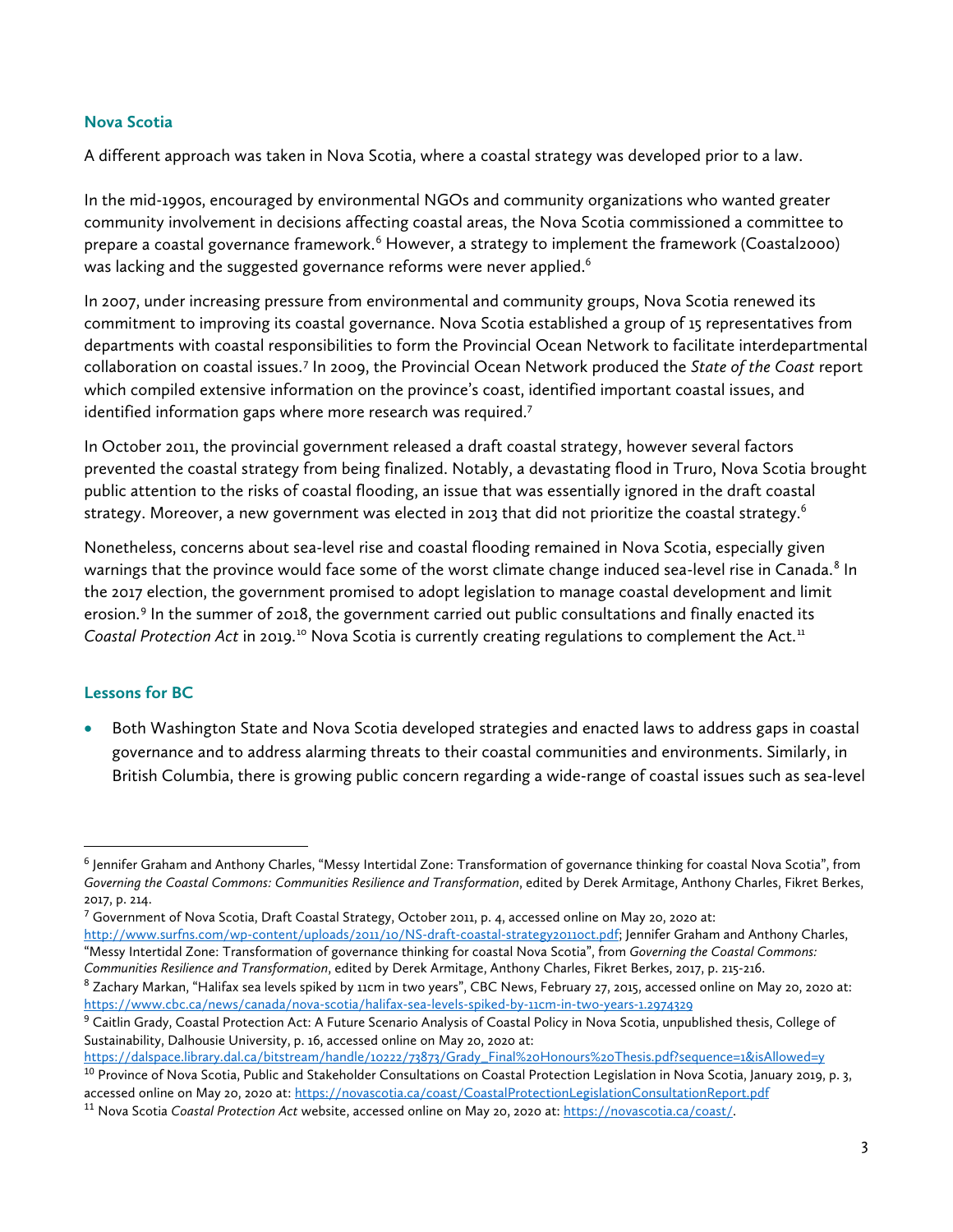rise and flood management, $12$  shoreline hardening, $13$  and the lack of coordination and management to address them.

- Washington demonstrates the approach to enact a law first and strategy second whereas Nova Scotia developed a strategy first, and law second.
- Washington repeatedly reviews the effectiveness of its coastal management and expanded its laws and strategy to meet the changing needs of its coastal communities and environments.
- Nova Scotia ensured that a coastal law addressed its most important coastal concerns through interdepartmental collaboration and public consultation.
- Community organizations were involved in the coastal policy development process for both jurisdictions.
- Public engagement was key to the success of coastal strategies and laws in both jurisdictions. In Washington, the public selected the coastal law to enact. Whereas in Nova Scotia, the public did not support a proposed 2011 coastal strategy because it failed to address a key coastal concern. However, once sea-level rise and flooding were addressed, there was public support and the *Coastal Protection Act* was enacted.



 $12$  Justine Hunter, "Who's in charge of keeping B.C. dry as sea levels rise? With no singular climate plan, it's every community for itself", The Globe and Mail, February 9, 2020 accessed online on June 8, 2020 at[: https://www.theglobeandmail.com/canada/british](https://www.theglobeandmail.com/canada/british-columbia/article-whos-in-charge-of-keeping-bc-dry-as-sea-levels-rise-with-no/)[columbia/article-whos-in-charge-of-keeping-bc-dry-as-sea-levels-rise-with-no/](https://www.theglobeandmail.com/canada/british-columbia/article-whos-in-charge-of-keeping-bc-dry-as-sea-levels-rise-with-no/)

<span id="page-3-1"></span><span id="page-3-0"></span><sup>&</sup>lt;sup>13</sup> Calvin Sandborn, "BC must act to protect spawning beaches from carelessly built Accessed online on June 8, 2020, The Province, February 19, 2020,accessed online on June 8, 2020 at: [https://theprovince.com/opinion/calvin-sandborn-b-c-must-act-to-protect](https://theprovince.com/opinion/calvin-sandborn-b-c-must-act-to-protect-spawning-beaches-from-carelessly-built-seawalls)[spawning-beaches-from-carelessly-built-seawalls](https://theprovince.com/opinion/calvin-sandborn-b-c-must-act-to-protect-spawning-beaches-from-carelessly-built-seawalls)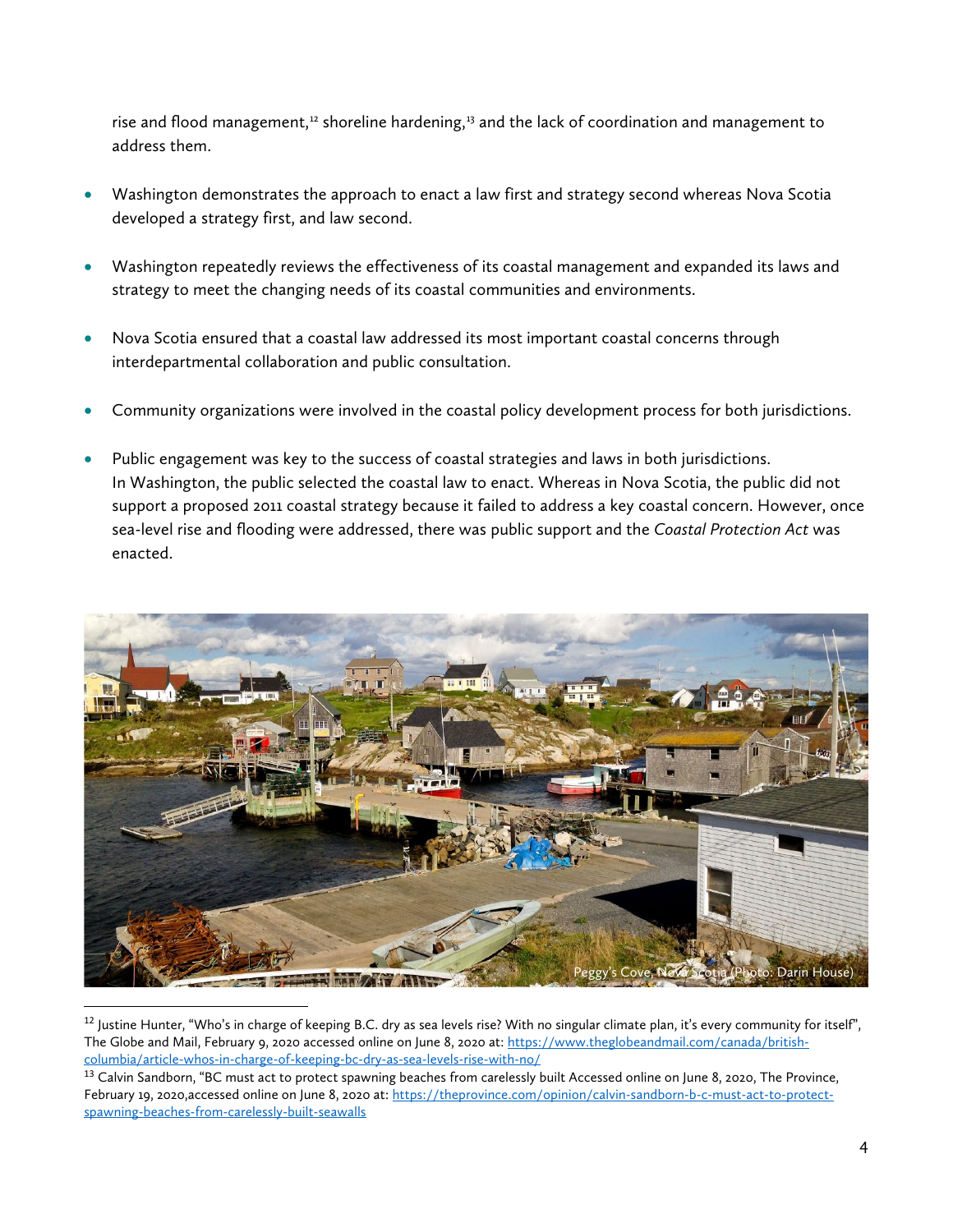### **2. How have other governments reorganized their bureaucracy to do so?**

The main purpose of adopting a coastal strategy and law is to achieve better governance of coastal and marine areas. A potential concern in doing so is that it will be expensive and require extensive reorganizations of government. However, as examples from other jurisdictions demonstrate, this does not need to be the case.

### **Washington**

Washington's approach to coastal management is referred to as a "networked" approach because it relies upon several different pieces of coastal and marine legislation to carry out its overarching coastal strategy.<sup>[14](#page-4-0)</sup> Washington has delegated much of the responsibility of administering its coastal strategy to local governments. However, Washington has also created new government structures to further its coastal objectives and coordinate decision-making. As mentioned above, Washington's network of coastal laws began with the *Shoreline Management Act of 1971* (SMA) and the state has since enacted several others acts to enhance the state's coastal management.

Under the SMA, the Washington Department of Ecology was tasked with establishing guidelines for local governments to develop their own Shoreline Master Plans (SMP). The plans are then reviewed and approved by the Department of Ecology.[15](#page-4-1) A Shoreline Hearings Board was established to resolve disputes between local governments and the Department of Ecology.[16](#page-4-2)

Washington has also established the Coastal Marine Advisory Council within the executive office of the Governor composed of government directors of ocean related agencies and stakeholder representatives.<sup>17</sup> The committee provides advice to government and serves as the point of contact for the state on coastal issues.<sup>[18](#page-4-4)</sup>

Washington's coastal programs are partially funded by the U.S. federal government through its coastal zone management program (and other programs under the federal *Coastal Zone Management Act*), which encourages coastal states to enact coordinated coastal programs.<sup>[19](#page-4-5)</sup>

#### **Nova Scotia**

Nova Scotia's newly enacted *Coastal Protection Act[20](#page-4-6)* does not re-organize government or create new agencies. Instead, it requires that when local governments make decisions on new developments within their jurisdictions, they do so in keeping with the Act. The Act and its regulations, which are currently in development, will provide clear province-wide rules to "ensure new construction is built in places safer from sea level rise and coastal flooding."<sup>[21](#page-4-7)</sup> The Act prohibits a local government from issuing a development permit, subject to certain exceptions, unless the "application for the permit is accompanied by a recommendation from an independent designated professional certifying that the proposed structure or modification and its

<span id="page-4-0"></span><sup>&</sup>lt;sup>14</sup> Washington Department of Ecology. Managing Washington's Coast: Washington State's Coastal Zone Management Program, p. 97, accessed online on May 20, 2020 at[: https://fortress.wa.gov/ecy/publications/documents/0006029.pdf](https://fortress.wa.gov/ecy/publications/documents/0006029.pdf)

<span id="page-4-1"></span><sup>15</sup> *Shoreline Management Act of 1971*, RCW 90.58.090.

<span id="page-4-2"></span><sup>16</sup> *Shoreline Management Act of 1971*, RCW 90.58.170.

<span id="page-4-3"></span><sup>17</sup> *Ocean Resources Management Act,* RCW 43.143.050.

<span id="page-4-4"></span><sup>18</sup> *Ocean Resources Management Act,* RCW 43.143.060.

<span id="page-4-5"></span><sup>19</sup> Washington Department of Ecology, Washington Coastal Zone Management Program & policies website, accessed online on May 20, 2020 at[: https://ecology.wa.gov/Water-Shorelines/Shoreline-coastal-management/Coastal-zone-management/Programs-policies;](https://ecology.wa.gov/Water-Shorelines/Shoreline-coastal-management/Coastal-zone-management/Programs-policies)

<span id="page-4-6"></span><sup>20</sup> *Coastal Protection* Act, SNS 2019, c 3.

<span id="page-4-7"></span><sup>&</sup>lt;sup>21</sup> Nova Scotia Coastal Protection Act website, accessed online on May 20, 2020 at: [https://novascotia.ca/coast/.](https://novascotia.ca/coast/)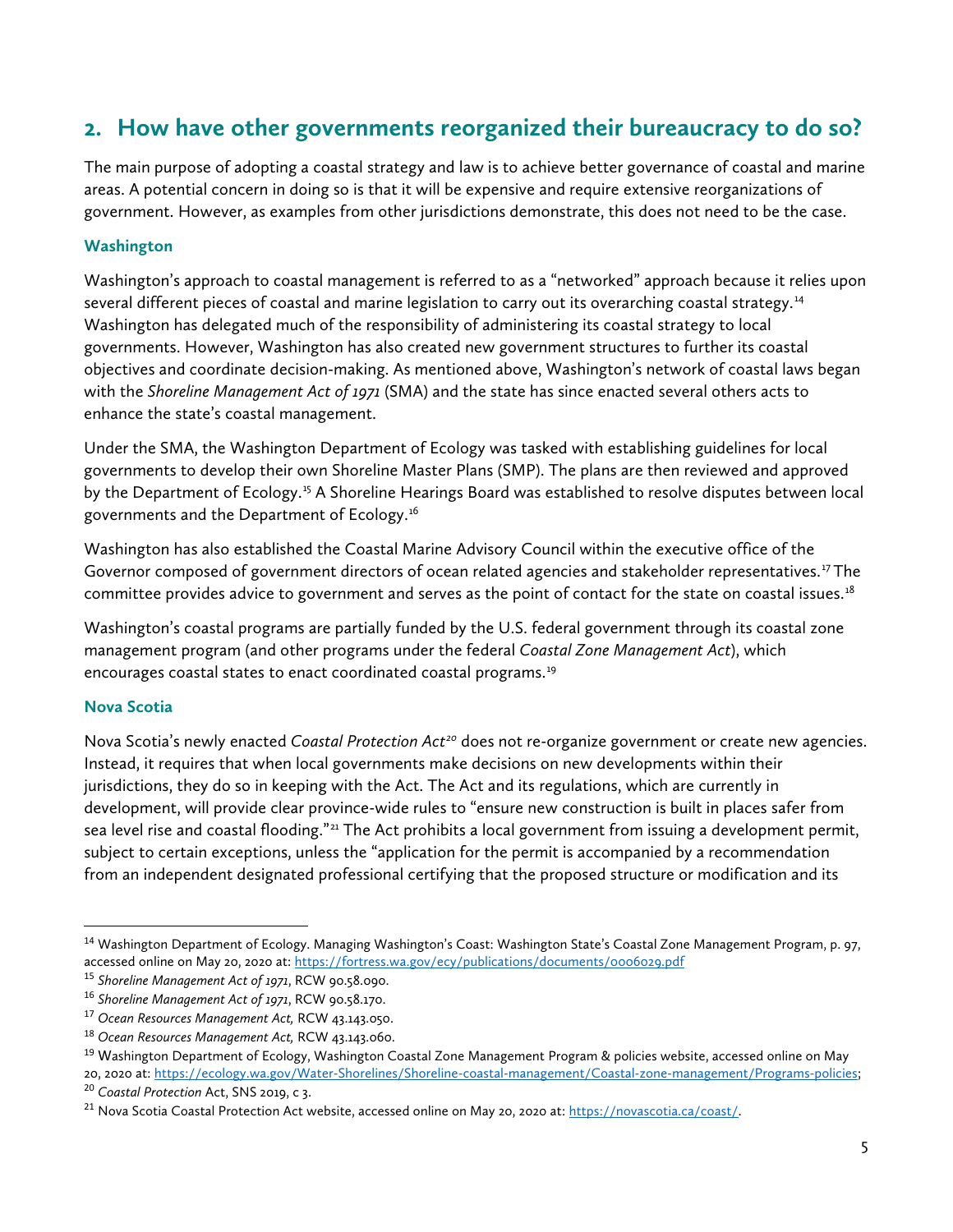location are in compliance with this Act and the regulations."<sup>[22](#page-5-0)</sup> Accordingly, much of the costs of complying with the Act are borne by developers and the Act is administered by local governments who already had the role of permitting developments in their jurisdictions.

### **Lessons for BC**

- Both Washington and Nova Scotia grant local governments significant responsibilities for administering their coastal strategy and laws.
- The Washington coastal strategy has benefitted from support from the federal government and has specifically created bodies to ensure smoother cooperation with the federal government. Given that the Canadian federal government continues to create new initiatives and laws to further its objectives on the Pacific coast such as the *Oceans Act*,<sup>[23](#page-5-1)</sup> the Ocean Protection Plan,<sup>[24](#page-5-2)</sup> and the expansion of the Port of Vancouver<sup>[25](#page-5-3)</sup>, BC can create a coastal management framework to efficiently work with the federal government while furthering its own objectives.
- Nova Scotia's *Coastal Protection Act* did not require any significant government reorganization or increases in spending. The coastal management functions within the existing governance framework, however the Act now requires that local governments all follow the same coastal development regulations.

## **3. What were the outcomes of developing and implementing a coastal strategy and law?**

#### **Washington**

Washington's coastal strategy and laws have led to extensive and coordinated spatial planning along the state's coastline and in its marine waters. There are more than 260 local government Shoreline Master Programs (SMPs) and most are administered by local governments.<sup>[26](#page-5-4)</sup> These SMPs must be periodically reviewed and updated and the Department of Ecology continues to provide oversight.<sup>[27](#page-5-5)</sup> For example, in 2003, the Department of Ecology established new guidelines that required that SMPS achieve "no net loss" of ecological functions.<sup>[28](#page-5-6)</sup>

Moreover, through its coastal strategy, Washington has supported several effective local environmental initiatives. For example, Washington created the Puget Sound Partnership to oversee the restoration of

- <span id="page-5-3"></span> $25$  Grant Cameron, "Work begins on expansive Vancouver container terminal", August 23, 2019, accessed online on May 22, 2020 at: <https://canada.constructconnect.com/joc/news/projects/2019/08/work-begins-expansive-vancouver-container-terminal>
- <span id="page-5-4"></span><sup>26</sup> Washington Department of Ecology, Shoreline Master Program website, accessed online on May 20, 2020 at: <https://ecology.wa.gov/Water-Shorelines/Shoreline-coastal-management/Shoreline-coastal-planning/Shoreline-Master-Programs>

<span id="page-5-5"></span><sup>27</sup> *Shoreline Management Act of 1971*, RCW 90.58.195.

<span id="page-5-0"></span> <sup>22</sup> *Coastal Protection* Act, SNS 2019, c 3, s. 12.

<span id="page-5-1"></span><sup>23</sup> *Oceans Act*, SC 1996, c 31

<span id="page-5-2"></span><sup>&</sup>lt;sup>24</sup> Office of the Prime Minister of Canada, Canada's Ocean Protection Plan, 2016, accessed online on May 22, 2020 at: <https://www.tc.gc.ca/communications-eng/oceans-protection-plan.pdf>

<span id="page-5-6"></span><sup>&</sup>lt;sup>28</sup> Washington Department of Ecology, Shoreline Master Plan Handbook, Chapter 4: No Net Loss of Shoreline Ecological Functions, accessed online on May 20, 2020 at[: https://fortress.wa.gov/ecy/publications/parts/1106010part4.pdf](https://fortress.wa.gov/ecy/publications/parts/1106010part4.pdf)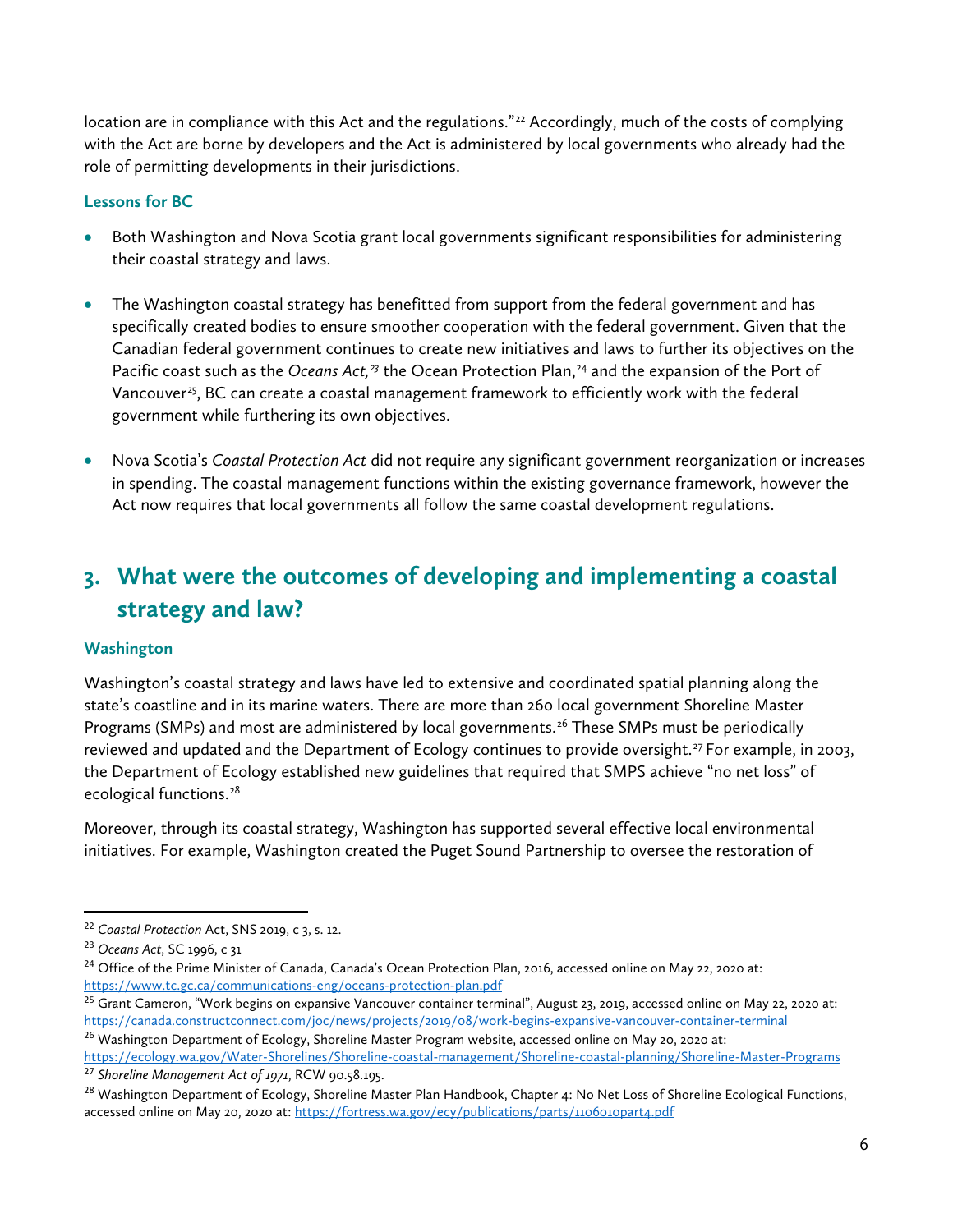environmental health in Puget Sound.<sup>[29](#page-6-0)</sup> The Partnership has created an action plan and implementation strategies to achieve its objectives.<sup>[30](#page-6-1)</sup> One of its ambitious objectives has been to restore 10,080 net acres of shellfish beds in Puget Sound to a harvestable condition by 2020.<sup>[31](#page-6-2)</sup> While 2020 has not come to an end, the initiative has led to large increases in shellfish beds in the Sound. $32$  This is especially significant given that just north of the border in BC, shellfish harvesting has been closed in Burrard Inlet since 1972 because of contamination concerns<sup>[33](#page-6-4)</sup> and the shellfish industry has faced significant declines.<sup>[34](#page-6-5)</sup>

#### **Nova Scotia**

The enactment of Nova Scotia's *Coastal Protection Act* was largely motivated by public concern that the province was the highest risk area in Canada for sea-level rise.<sup>[35](#page-6-6)</sup> The Act is not in force yet as the government is still developing regulations that will define exactly how the legal framework will work. But the intention is to provide clear province-wide rules to ensure new developments will be safe from sea level rise and coastal flooding.[36](#page-6-7)

A 2016 report estimated that sea-level rise and storm surges will cost Canada \$50 billion<sup>[37](#page-6-8)</sup>. Given the huge costs associated with sea-level rise and flooding, the coastal strategy and act will not only prepare communities and mitigate threats but are also a cost-saving measure.

#### **Lessons for BC**

- The coastal program in Washington has enabled it to create legally-underpinned spatial plans for most of its coastal waters. Also, the coastal program has enabled Washington to address issues like cleaning up shellfish beds for safe harvest that BC has struggled to resolve in some regions.
- Nova Scotia's *Coastal Protection Act* has a clear goal to ensure sensitive coastal ecosystems are not overdeveloped and new developments are safe from sea-level rise and flooding. Given the predictions of significant sea-level rise for BC's coast as well, a coastal strategy and law will also prepare communities before it's too late.

<span id="page-6-0"></span> <sup>29</sup> *Puget Sound Water Quality Act*, RCW 90.71.210, 2007 c 341 § 3, accessed online on May 20, 2020 at: <https://app.leg.wa.gov/RCW/default.aspx?cite=90.71.210>

<span id="page-6-1"></span><sup>&</sup>lt;sup>30</sup> Puget Sound Partnership, The 2018-2022 Action Agenda for Puget Sound, December 2018, accessed online on May 20, 2020 at: [https://pspwa.app.box.com/s/osxaeqg19fevxu5n3k8xnjytzkwol512;](https://pspwa.app.box.com/s/osxaeqg19fevxu5n3k8xnjytzkwol512) Puget Sound Partnership, Implementation Strategies website, accessed online on May 20, 2020 at: https://www.psp.wa.gov/implementation-strategies.php

<span id="page-6-2"></span><sup>&</sup>lt;sup>31</sup> Christopher Dunagan, "Implementation Strategies will target Puget Sound 'Vital Signs'", Encyclopedia of Puget Sound, accessed online on May 20, 2020 at:<https://www.eopugetsound.org/magazine/is/implementation-strategies>

<span id="page-6-3"></span><sup>&</sup>lt;sup>32</sup> Jean Lotus, "Native oysters make comeback, thrive again in Puget Sound", UPI, January 28, 2020, accessed online on May 20, 2020 at: [https://www.upi.com/Top\\_News/US/2020/01/29/Native-oysters-make-comeback-thrive-again-in-Puget-Sound/2521579927804/;](https://www.upi.com/Top_News/US/2020/01/29/Native-oysters-make-comeback-thrive-again-in-Puget-Sound/2521579927804/) Christopher Dunagan, "Hope is alive for restoration of Puget Sound shellfish beds", Kitsap Sun, March 12, 2017, accessed online on May 20, 2020 at[: https://pugetsoundblogs.com/waterways/2017/03/12/hope-is-alive-for-restoration-of-puget-sound-shellfish-beds/](https://pugetsoundblogs.com/waterways/2017/03/12/hope-is-alive-for-restoration-of-puget-sound-shellfish-beds/)

<span id="page-6-4"></span><sup>33</sup> Patrick Lilley, Peter deKoning, John Konovsky and Bridget Doyle, Burrard Inlet Action Plan, Tsleil-Waututh Nation, p. 4, accessed online on May 20, 2020 at: [https://msbernabei.weebly.com/uploads/8/7/7/6/8776151/twn-burrard-inlet-action-plan-summary\\_1.pdf](https://msbernabei.weebly.com/uploads/8/7/7/6/8776151/twn-burrard-inlet-action-plan-summary_1.pdf)

<span id="page-6-5"></span><sup>34</sup> Justin McElroy, "Disappearing shellfish on B.C.'s coast confounding experts", CBC News, August 6, 2016, accessed online on May 20, 2020 at:<https://globalnews.ca/news/1802202/disappearing-shellfish-on-b-c-s-coast-confounding-experts/>

<span id="page-6-6"></span><sup>&</sup>lt;sup>35</sup> Michael Tutton, "This is a wake-up call:' swift action needed on rising seas, experts say", CBC News, April 7, 2019, accessed online on May 20, 2020 at[: https://www.cbc.ca/news/canada/nova-scotia/climate-change-report-rising-sea-levels-atlantic-canada-1.5088099](https://www.cbc.ca/news/canada/nova-scotia/climate-change-report-rising-sea-levels-atlantic-canada-1.5088099) <sup>36</sup> Nova Scotia Coastal Protection Act website, accessed online on May 20, 2020 at: [https://novascotia.ca/coast/.](https://novascotia.ca/coast/)

<span id="page-6-8"></span><span id="page-6-7"></span><sup>&</sup>lt;sup>37</sup> Alison Auld, "The Big Picture: The looming threat of rising sea levels — and what we can do about it", Dal News, December 12, 2019, accessed online on May 20, 2020: https://www.dal.ca/news/2019/12/12/the-big-picture--the-looming-threat-of-rising-sea-levels---andw.html